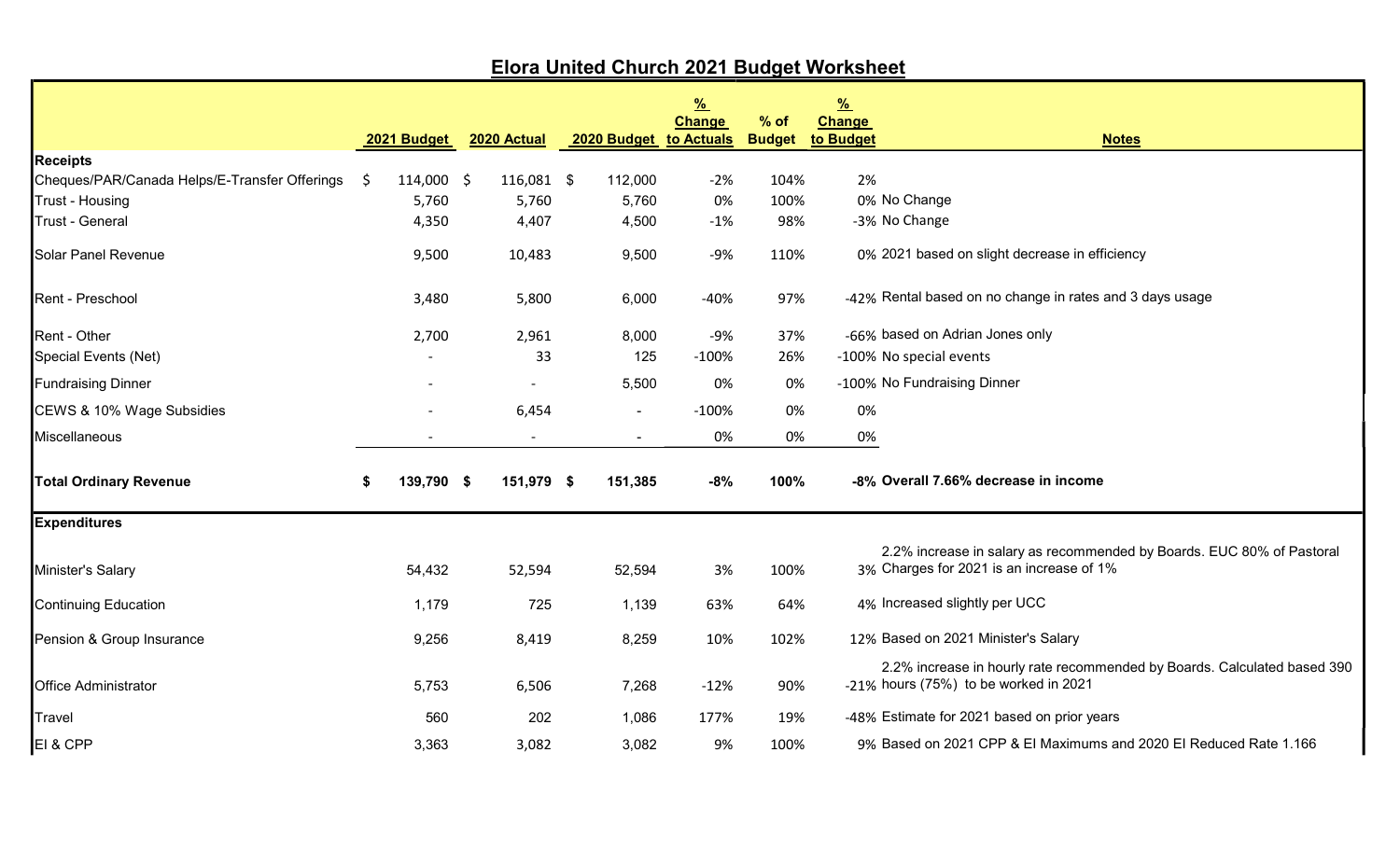|    | 6,524 | 6,443                           | 6,443                                                                          | 1%                             | 100%      | 1% Denominational Assessment - no change from prior year.                                                      |
|----|-------|---------------------------------|--------------------------------------------------------------------------------|--------------------------------|-----------|----------------------------------------------------------------------------------------------------------------|
|    | 1,008 |                                 | 1,343                                                                          | 1%                             | 74%       | -25% Slight decrease for 2021 based on prior year with Wightman.                                               |
|    | 1,760 |                                 | 1,896                                                                          | 6%                             | 88%       | -7% Slight decrease for 2021, based on reduced copier usage                                                    |
|    | 880   |                                 | 790                                                                            | 13%                            | 98%       | 2021 based on producing our own Sunday bulletins with slight increase for<br>11% license renewals              |
|    | 240   |                                 | 237                                                                            | 21%                            | 84%       | 1% Includes Antivirus. No major upgrades forecasted for 2021.                                                  |
|    | 942   |                                 | 3,160                                                                          | 0%                             | 0%        | -70% To cover the costs of worship leadership for 5 weeks                                                      |
|    | 80    | $\overline{\phantom{a}}$        | 79                                                                             | 0%                             | 0%        | 1% Averaged over 4 years                                                                                       |
|    | 240   |                                 | 237<br>$\sim$                                                                  | 34%<br>0%                      | 76%<br>0% | 1% ACF Movie License, Course<br>0%                                                                             |
| S. |       |                                 | 87,613                                                                         | 5.4%                           | 93%       | -2% Pastoral Budget decreasing by 1.59%                                                                        |
|    | 2,600 |                                 | 2,600                                                                          | 12%                            | 89%       | 0%                                                                                                             |
|    | 1,611 |                                 | 1,626                                                                          | $-1%$                          | 100%      | -1% Based on 2021 CPP & EI                                                                                     |
|    | 250   |                                 | 300                                                                            | 0%                             | 0%        | $-17%$                                                                                                         |
|    | 50    | $\overline{\phantom{a}}$        | 50                                                                             | 0%                             | 0%        | 0%                                                                                                             |
|    | 1,184 |                                 | 335                                                                            | 14%                            | 310%      | PAR fees + Cash and Coin Fees from Bank, 4% Canada Helps Fee<br>253% based on Canada Helps donations from 2020 |
|    | 1,533 |                                 | 1,676                                                                          | $-9%$                          | 100%      | $-9%$                                                                                                          |
|    | 3,565 |                                 | 3,565                                                                          | 0%                             | 100%      | 0%                                                                                                             |
|    |       |                                 |                                                                                | 0%                             | 0%        | 0%                                                                                                             |
| \$ |       |                                 | 10,151                                                                         | 6%                             | 101%      | 6% Admin Budget increasing by 6.32%                                                                            |
|    | ٠     | $\blacksquare$                  |                                                                                | 0%                             | 0%        | 0%                                                                                                             |
|    | 50    |                                 | 50                                                                             | 0%                             | 0%        | 0%                                                                                                             |
| \$ |       | $\blacksquare$                  | 50                                                                             | 0%                             | 0%        | 0% Communications Budget no change                                                                             |
|    |       | 86,217 \$<br>10,793 \$<br>50 \$ | 995<br>1,660<br>778<br>199<br>179<br>2,325<br>1,623<br>1,037<br>1,676<br>3,565 | 81,782 \$<br>$10,226$ \$<br>\$ |           |                                                                                                                |

 $\blacksquare$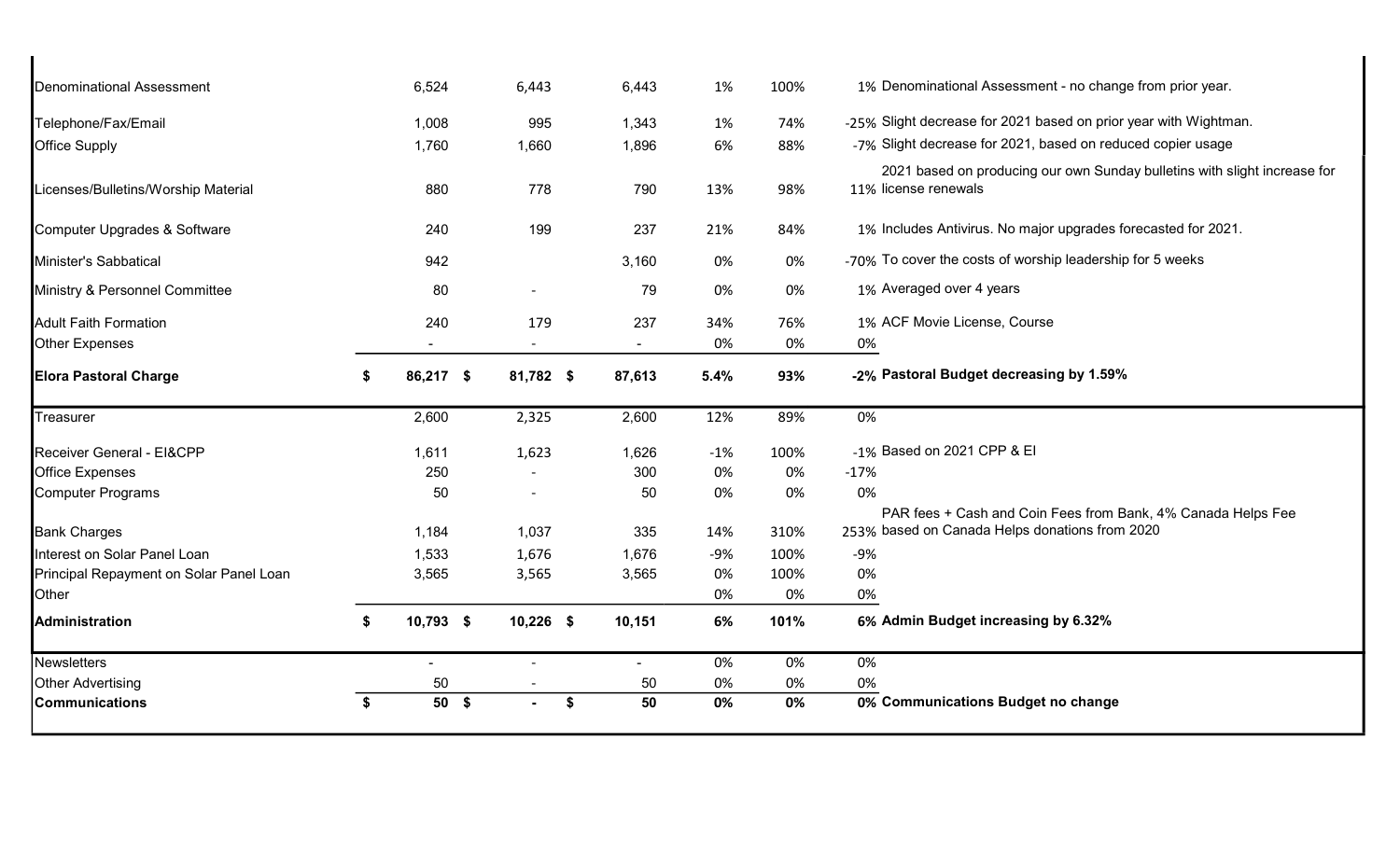| 0% No change.<br>0%<br>48% 10% increase for 2021<br>123%<br>5% Property Budget increasing by 5.23%<br>97%<br>-27% 2021 based on no choir practice<br>73%<br>-11% Organ Tuning Dec of each year<br>85%<br>0%<br>$-33%$<br>0%<br>$-40%$<br>-27% Worship Budget decreasing by 27.22%<br>65%<br>2% 2.2% increase in Comprehensive Salary for 2021<br>100%<br>-28% Slight increase per UCC<br>24%<br>$0\%$<br>0%<br>$-50%$<br>0%<br>1% Christian Nuture Budget increasing by 0.97%<br>97% |
|--------------------------------------------------------------------------------------------------------------------------------------------------------------------------------------------------------------------------------------------------------------------------------------------------------------------------------------------------------------------------------------------------------------------------------------------------------------------------------------|
|                                                                                                                                                                                                                                                                                                                                                                                                                                                                                      |
|                                                                                                                                                                                                                                                                                                                                                                                                                                                                                      |
|                                                                                                                                                                                                                                                                                                                                                                                                                                                                                      |
|                                                                                                                                                                                                                                                                                                                                                                                                                                                                                      |
|                                                                                                                                                                                                                                                                                                                                                                                                                                                                                      |
|                                                                                                                                                                                                                                                                                                                                                                                                                                                                                      |
|                                                                                                                                                                                                                                                                                                                                                                                                                                                                                      |
|                                                                                                                                                                                                                                                                                                                                                                                                                                                                                      |
|                                                                                                                                                                                                                                                                                                                                                                                                                                                                                      |
|                                                                                                                                                                                                                                                                                                                                                                                                                                                                                      |
|                                                                                                                                                                                                                                                                                                                                                                                                                                                                                      |
|                                                                                                                                                                                                                                                                                                                                                                                                                                                                                      |
| 0%<br>0% No change expected, Gas donated                                                                                                                                                                                                                                                                                                                                                                                                                                             |
| 87%<br>0% based on prior years                                                                                                                                                                                                                                                                                                                                                                                                                                                       |
| -25% 9 months/39 weeks pay + Vacation pay 4%<br>100%                                                                                                                                                                                                                                                                                                                                                                                                                                 |
| -22% Estimate for 2021 based on prior 5 years<br>65%                                                                                                                                                                                                                                                                                                                                                                                                                                 |
|                                                                                                                                                                                                                                                                                                                                                                                                                                                                                      |
| -30% 37% decrease 2020. 30% decrease 2021 based on reduced church usage<br>62%                                                                                                                                                                                                                                                                                                                                                                                                       |
|                                                                                                                                                                                                                                                                                                                                                                                                                                                                                      |